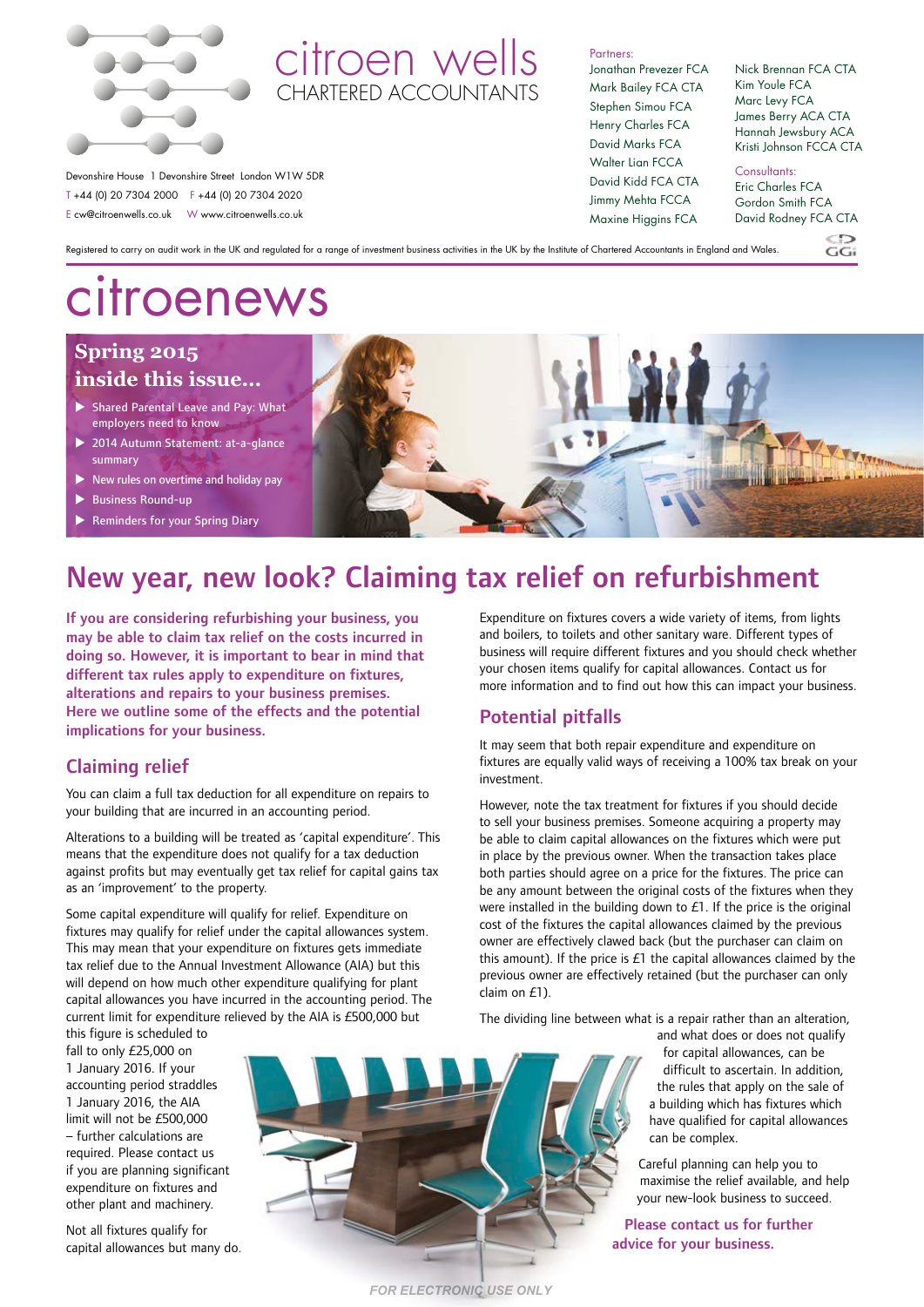# Shared Parental Leave and Pay:

What employers need to know

#### New legislation significantly changes the rules about family leave – here's what you need to know as an employer.

The new Shared Parental Leave regulations greatly increase the flexibility for parents when taking leave to care for children – with inevitable consequences for employers when it comes to dealing with the admin issues. Eligible mothers, fathers, partners and adopters will be able to choose how to share a 'pot' of time off work to look after new children, so they can both be off at the same time, or take turns to have 'blocks' of leave over a total 52 week period.

### How does Shared Parental Leave work?

The new rules apply to **babies due or adopted on or after 5 April 2015**. Employers could start to receive notice of the intention to take Shared Parental Leave from employees from February 2015.

Employed mothers will continue to be entitled to 52 weeks of Maternity Leave and 39 weeks of statutory maternity pay. However, under the new rules a mother can opt to end her maternity leave early and, with her partner or the child's father, opt for Shared Parental Leave instead of Maternity Leave.

Shared Parental Leave may be taken at any time following the initial two weeks of compulsory maternity leave (four weeks in the case of manual workers) within the period which begins on the date the child is born (or placed for adoption) and ends **52 weeks** after that date.

Each eligible parent can give their employer up to three separate notices to book or vary leave. A notice can be for a block of leave or for a pattern of 'discontinuous' leave involving different periods of time. Employers cannot refuse requests for a continuous block of leave but can turn down requests for discontinuous blocks. It is recommended that employer and employee discuss a solution that works best for both parties.

During discussions, employers may wish to consider:

- important company events
- upcoming busy periods
- covering the role
- impact on customers.

Employees must provide their employer with a notice of booking at least eight weeks before the leave is due to start, detailing how much leave they are entitled to and how much they intend to take.

## Who can qualify?

To qualify, the mother or adopter must be eligible for statutory maternity or adoption entitlements and must share the main responsibility for caring for the child with the child's father or their partner.

For a parent to qualify for Shared Parental Leave they must be an employee and they must pass the **continuity of employment test**, whereby they must have worked for the same employer for at least 26 weeks at the end of the 15th week before the due/matching date and still be employed in the first week that Shared Parental Leave is to be taken.

In turn, the other parent in the family must meet the **employment and earnings test**, whereby they must have worked for at least 26 weeks in the 66 weeks leading up to the due date and have earned above the maternity allowance threshold of £30 week in 13 of the 66 weeks.

# Shared Parental Pay

*FOR ELECTRONIC USE ONLY*

From April 2015 Statutory Shared Parental Pay is paid at £139.58 or 90% of average weekly earnings (whichever is lower). If the mother or adopter curtails their entitlement to maternity/adoption pay or maternity allowance before they have used their full entitlement then Shared Parental Pay can be claimed for any remaining weeks.

To qualify for Shared Parental Pay a parent must pass the continuity of employment test and also have earned an average salary of the

lower earnings limit of £111 for the 8 weeks prior to the 15th week before the expected due date or matching date. The other parent in the family must meet the employment and earnings test.

> More information and advice for employers and employees can be found at the ACAS website www.acas.org.uk and at www.gov.uk (search for shared parental leave).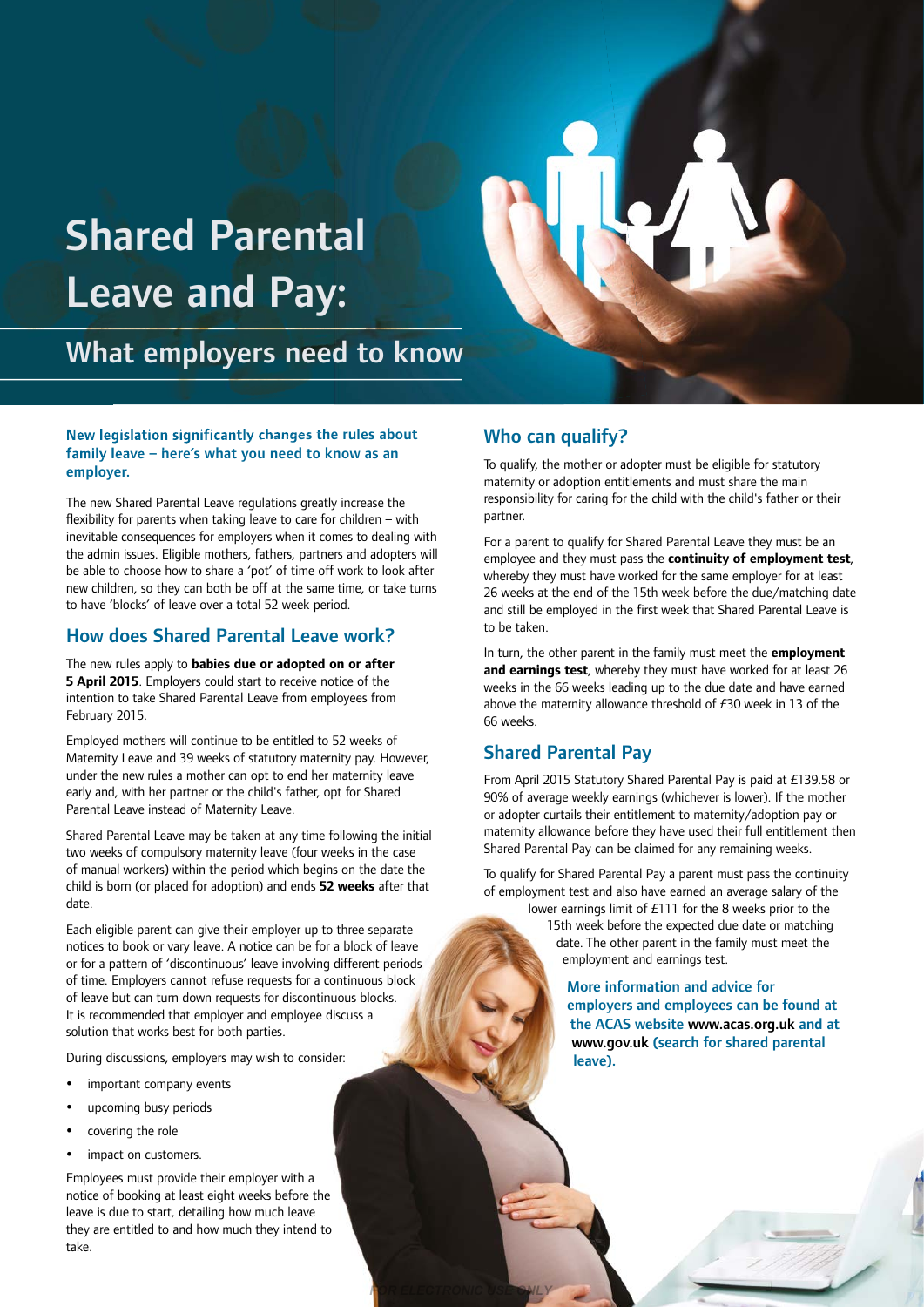# 2014 Autumn Statement: at-a-glance summary

Chancellor George Osborne presented the 2014 Autumn Statement on 3 December. Here we summarise some of the main announcements that could affect you and your business.

#### Stamp Duty Land Tax (SDLT)

Reform of SDLT on residential property immediately replaced the existing system with a new set of graduated rates. SDLT is payable at each rate on the portion of the purchase price which falls within each band, rather than at a single rate on the whole transaction value.

#### Business rates

The doubling of Small Business Rate Relief will be extended for a further year from 1 April 2015.

In addition, the business rates discount for retail and food and drink premises with a rateable value of £50,000 and below (the 'high street discount') will be increased from £1,000 to £1,500 up to the State aids limit for one year from 1 April 2015.

#### Employer NICs for apprentices

In a move designed to further encourage employers to take on apprentices, from April 2016 employer national insurance contributions up to the upper earnings limit will be abolished for apprentices aged under 25.

#### Access to business finance

The Government will provide £400 million to extend the British Business Bank's Enterprise Capital Funds programme, to be committed over the next three years, and will enable the Enterprise Finance Guarantee to support up to £500 million of new lending in 2015/16.

#### Research & Development (R&D)

The rate of the above the line credit will increase from 10% to 11% and the rate of the small and mediumsized enterprise (SME) scheme will increase from 225% to 230%. These will take effect from 1 April 2015.

#### Long term plans for UK infrastructure

Prior to the Autumn Statement, the Government announced that it will provide funding for a specific set of infrastructure projects under the

'National Infrastructure Plan 2014'. These include:

**Roads** – A total of £15 billion has been designated for road improvements, which the Government describes as 'the biggest package of improvements undertaken in the modern age'.

**Houses** – Bicester has been confirmed as the second 'garden city' with Government support for the construction of up to 13,000 homes.

**Flood defences** – £2.3 billion has been allocated as part of a major project to improve some 1,400 flood defence systems.

#### Science and innovation

The Government has allocated £5.9 billion of science capital funding over the next Parliament. The funding will support a range of projects and institutions, including £95 million for the UK to take the operational lead in the next European mission to Mars.

#### Loans for postgraduate masters

The Government will introduce income-contingent loans of up to £10,000 for under-30s to undertake a postgraduate taught Masters course in any subject. The loans are planned to be available from 2016/17.

#### Anti-avoidance measures

A range of measures were announced aimed at tackling tax avoidance.

**Incorporation** – Individuals are to be prevented from claiming entrepreneurs' relief on disposals of the reputation and customer relationships associated with a business ('goodwill') when they transfer the business to a related close company.

**Loss relief** – Effective from 3 December 2014, legislation will deny loss relief where a miscellaneous loss, or miscellaneous income, arises from relevant tax avoidance arrangements. Legislation is also to be introduced, with effect from tax year 2015/16, to limit relief to miscellaneous income of the same type as the loss.

*FOR ELECTRONIC USE ONLY*

# New rules on overtime and holiday pay

Employers are being advised to review their employee holiday pay arrangements, following a recent landmark Employment Appeal Tribunal ruling that overtime should be taken into account when calculating holiday pay.

### The ruling

Until recently, it was generally considered that only basic pay and overtime that was guaranteed to be paid counted for the purposes of calculating holiday pay. However, the Tribunal found that under the UK Working Time Regulations (WTR) holiday pay must also include pay for non-guaranteed overtime.

The ruling applies only to non-guaranteed, compulsory overtime - ie, overtime which an employee is contractually required to work but which the employer does not promise to offer, as opposed to overtime that is undertaken voluntarily. The ruling applies to the first four weeks of holiday in a given holiday year, as provided under the EU Working Time Directive, and does not take into account any additional holiday provided under the WTR or an employee's contract of employment.

### The likely impact

Up to five million people currently work overtime in the UK and the ruling could potentially impact on many businesses. While it may yet be referred to the Court of Appeal, experts believe that the underlying principle is unlikely to change.

Furthermore, following the ruling businesses could also be vulnerable to claims for additional holiday pay to cover previous periods of compulsory overtime, although the Government has since announced new rules meaning that from 1 July, holiday pay claims can only be backdated for a period of two years. Until that date, workers will be able to make claims under the existing arrangements.

This is not the only case on holiday pay that has found its way to the courts. A recent European Court decision held that commission payments constituted an intrinsic link to an employee's tasks he was required to perform. The payments therefore should also be included when calculating holiday pay.

### Protecting your business

In the light of these recent rulings, business owners are advised to review their holiday pay arrangements with a view to minimising the potential financial impact of the changes. Some of the steps you may wish to consider taking could include:

- making appropriate adjustments to ensure that compulsory overtime is included in calculations for holiday pay
- considering the potential impact of any potential claims for past unpaid holiday
- reviewing employment contracts to allow for voluntary overtime, as opposed to non-guaranteed overtime
- employing alternative staff resources, such as agency staff, to cover overtime needs.

**This article is for general information only and you are advised to seek professional guidance before taking any action. Acas also offer a free support helpline: 0300 123 1100.**